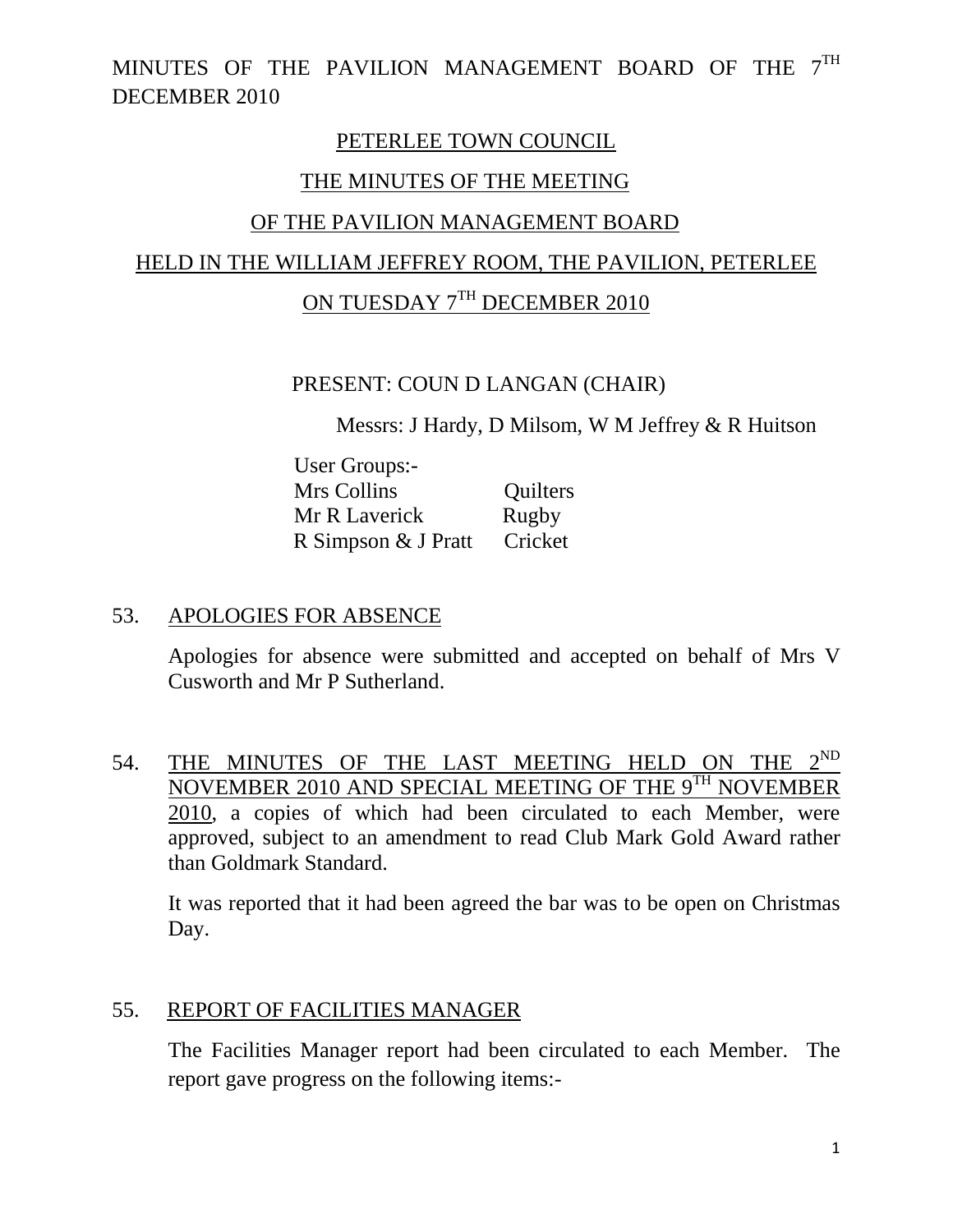forthcoming bookings; concessionary use granted (by pavilion) update; punter's club; pavilion Christmas opening times; staff training – food hygiene course, Pavilion usage figures for October – early December, bar takings for November 2010 and the Newsletter. The Manager reported that tickets were on sale for New Year's Eve at £3.00 per ticket.

### **RECOMMENDED that the information contained in the report be noted.**

### 56. REPORT OF THE SPORTS DEVELOPMENT OFFICER

The report of the Sports Development Officer had been circulated to each Member. The report gave progress which included the following items:-

funding raised from the Peterlee Sport Relief Mile a total of £3,217.69 which was a positive sum for a first time event; Half Term Activity Programme; Drumming Workshop; Paces Christmas Party; Events; Youth Project; Update on Kickz Project Launch; Luncheon Club Christmas Lunches and the PACES Social Sessions. Details were also circulated giving the Luncheon Club income and Sports Development Income.

With the Friends of Helford Road Community, the Board were asked for any suggestions on how to take this Group forward. It had been suggested that the Friends Group be combined with the Passfield District Community Association and it was agreed that the Sports Development Officer attend a future meeting of the Association and feedback to a future meeting of this Committee.

Further to a previous meeting as assessment had been made of the number of notice boards and storage facilities required and associated costs were circulated at the meeting. In considering this matter Mr Simpson offered to see if there was any equipment from Shotton Hall School which could be purchased to meet this need. **RECOMMENDED that Mr Simpson contact the Sports Development Officer if it was possible to obtain equipment and should this not be possible, three prices be obtained for**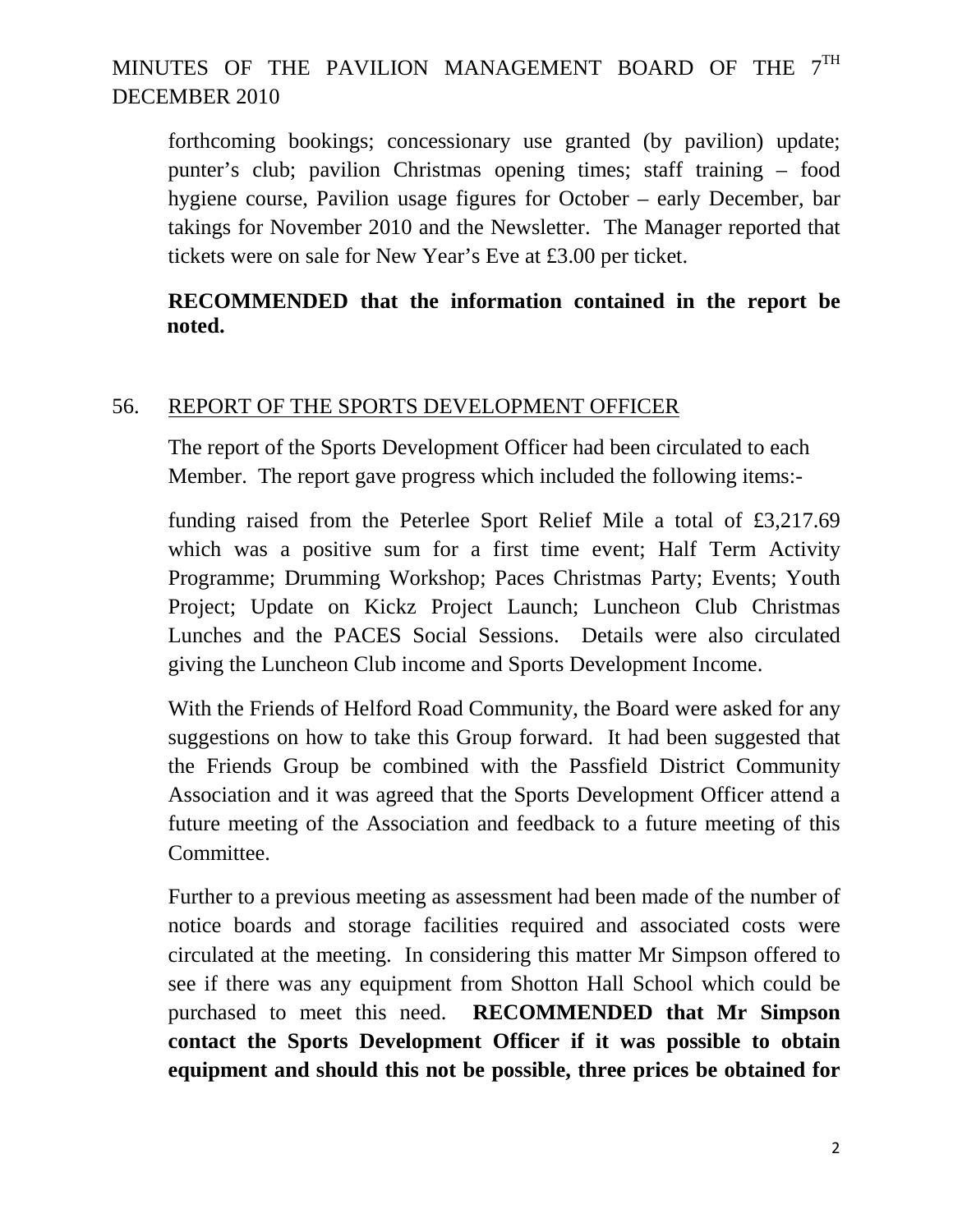## **each of the items and these costs be considered at a future meeting of the Finance and General Purposes Committee**.

A request was made to invest in a folder for advertising activities relating to The Pavilion. The folder would house all the Pavilion's leaflets including information on PACES, on all community and sports groups, function rooms and hire charges and Town Council events.

# **RECOMMENDED prices be obtained and this be reported to a future meeting.**

In considering future proposals members of the Management Board were asked for items that they felt should be considered within the budget setting process. Mrs Collins suggested the purchase of back up heating. It was agreed that this was an item that could be hired in as and when necessary, which would be more cost effective.

## 57. REPORTS FROM THE USER GROUPS

### (a) Rugby

The representative advised that everything was going well with the Club and that the touch rugby was doing very well, despite the restricted use/activity with the inclement weather. **RECOMMENDED that the information given, be noted.** 

(b) Quilters

The representative had nothing to report to the meeting.

## **RECOMMENDED that the information given, be noted.**

## (c) Cricket Club

A copy of a proposal from Peterlee Cricket Club was circulated at the meeting. This was to make an application for funding towards an enclosed